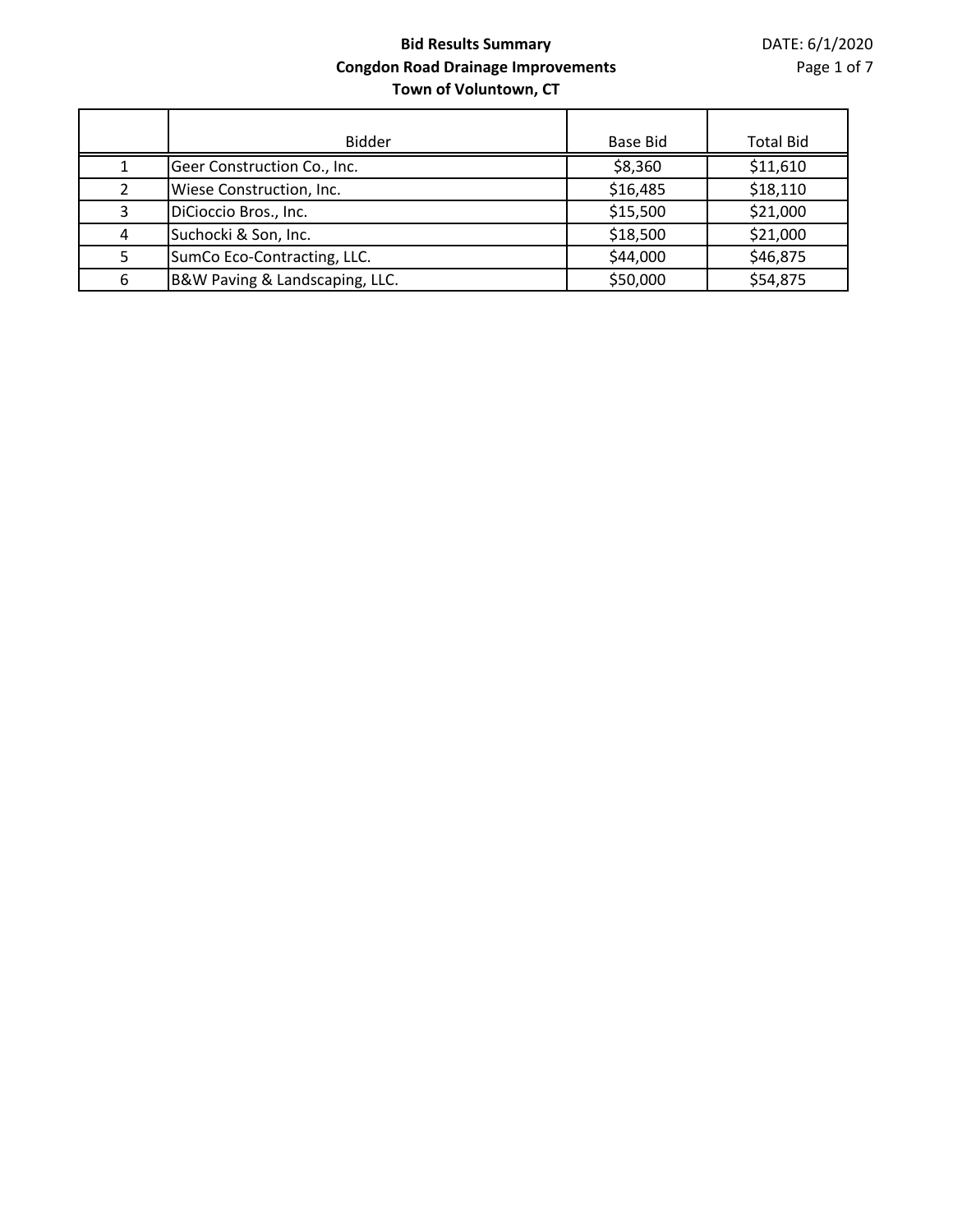|          |                                                        |          | Geer Construction Co., Inc.<br>Griswold, CT |             |
|----------|--------------------------------------------------------|----------|---------------------------------------------|-------------|
| Item No. | Description                                            | Quantity | Unit Cost                                   | Amount      |
|          | Lump sum price to complete the work as specified and   |          |                                             |             |
| LS.      | as shown on the Contract Documents                     |          | \$8,360.00                                  | \$8,360.00  |
|          | Removal of unsatisfactory soil and replacement with    |          |                                             |             |
| 1        | satisfactory soil material, per cubic yard             | 25       | \$50.00                                     | \$1,250.00  |
|          | Rock excavation and replacement with satisfactory soil |          |                                             |             |
| 2        | material, per cubic yard                               | 25       | \$30.00                                     | \$750.00    |
| 3        | Additional crushed stone, per cubic yard               | 25       | \$50.00                                     | \$1,250.00  |
|          |                                                        |          |                                             |             |
|          |                                                        |          | <b>TOTAL BID</b>                            | \$11,610.00 |
|          |                                                        |          |                                             |             |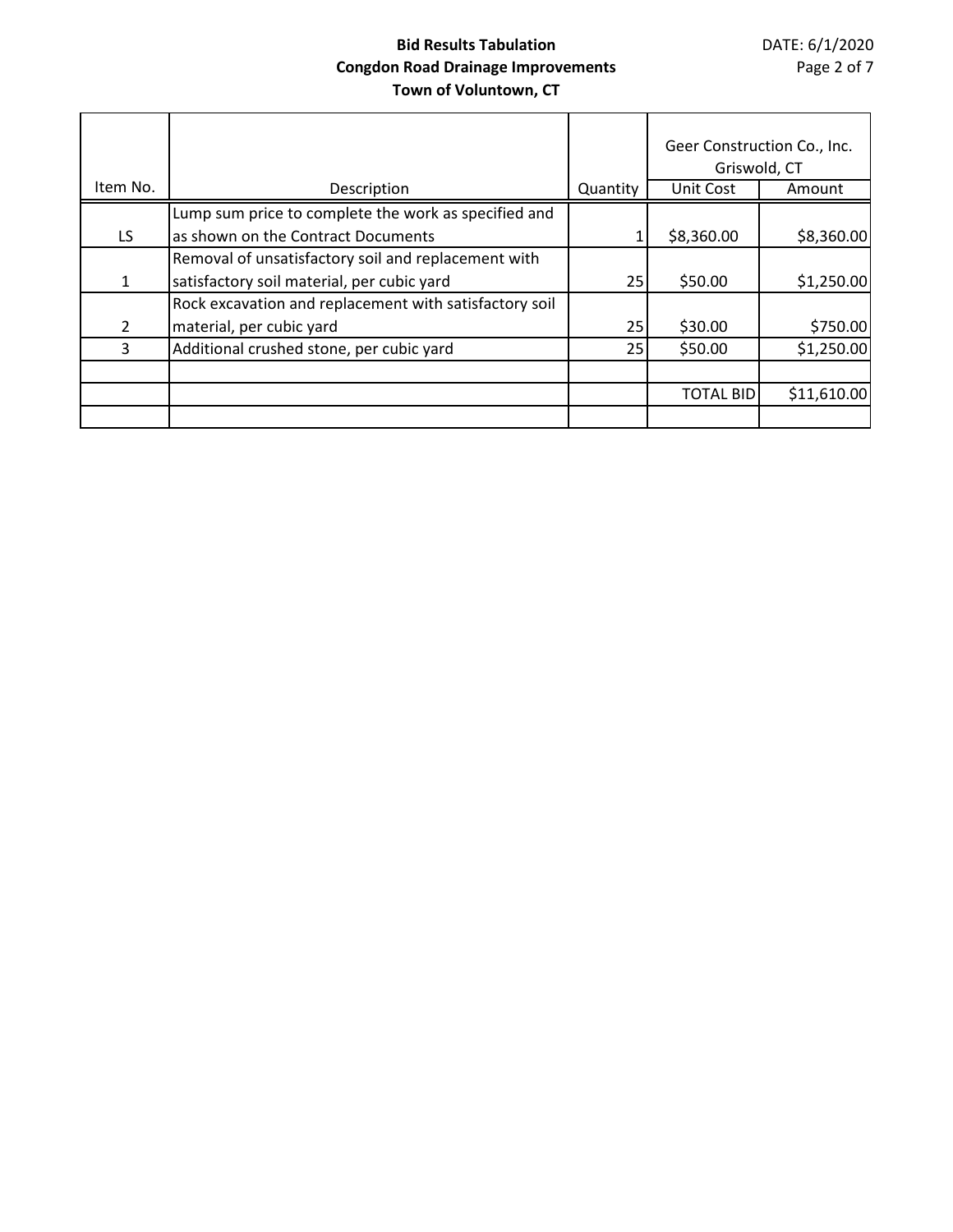|          |                                                        |          | Wiese Construction, Inc.<br>Norwich, CT |             |
|----------|--------------------------------------------------------|----------|-----------------------------------------|-------------|
| Item No. | Description                                            | Quantity | Unit Cost                               | Amount      |
|          | Lump sum price to complete the work as specified and   |          |                                         |             |
| LS.      | as shown on the Contract Documents                     |          | \$16,485.00                             | \$16,485.00 |
|          | Removal of unsatisfactory soil and replacement with    |          |                                         |             |
| 1        | satisfactory soil material, per cubic yard             | 25       | \$30.00                                 | \$750.00    |
|          | Rock excavation and replacement with satisfactory soil |          |                                         |             |
| 2        | material, per cubic yard                               | 25       | \$15.00                                 | \$375.00    |
| 3        | Additional crushed stone, per cubic yard               | 25       | \$20.00                                 | \$500.00    |
|          |                                                        |          |                                         |             |
|          |                                                        |          | <b>TOTAL BID</b>                        | \$18,110.00 |
|          |                                                        |          |                                         |             |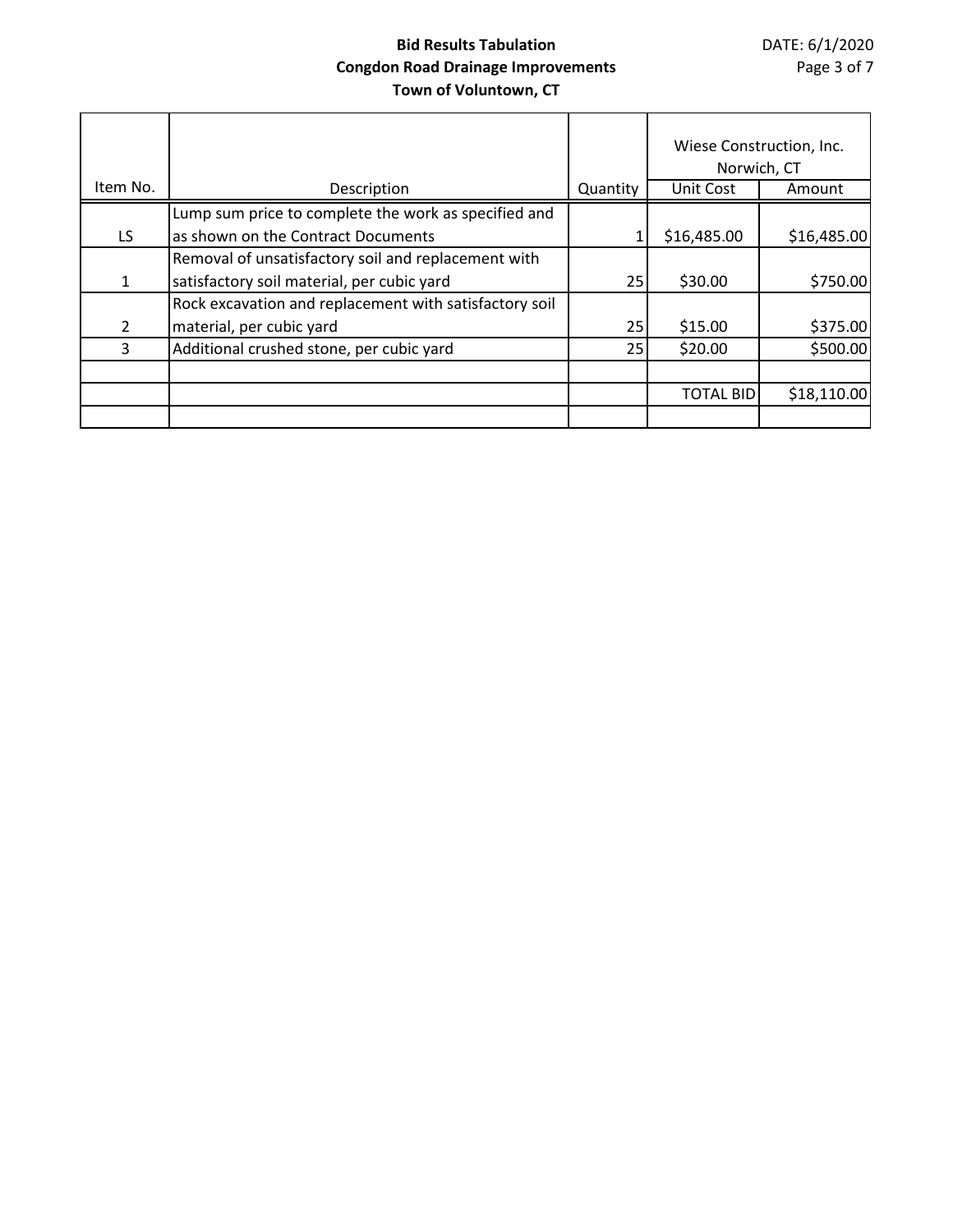|          |                                                        |          | DiCioccio Bros., Inc.<br>Newington, CT |             |
|----------|--------------------------------------------------------|----------|----------------------------------------|-------------|
| Item No. | Description                                            | Quantity | Unit Cost                              | Amount      |
|          | Lump sum price to complete the work as specified and   |          |                                        |             |
| LS.      | as shown on the Contract Documents                     |          | \$15,500.00                            | \$15,500.00 |
|          | Removal of unsatisfactory soil and replacement with    |          |                                        |             |
| 1        | satisfactory soil material, per cubic yard             | 25       | \$35.00                                | \$875.00    |
|          | Rock excavation and replacement with satisfactory soil |          |                                        |             |
| 2        | material, per cubic yard                               | 25       | \$150.00                               | \$3,750.00  |
| 3        | Additional crushed stone, per cubic yard               | 25       | \$35.00                                | \$875.00    |
|          |                                                        |          |                                        |             |
|          |                                                        |          | <b>TOTAL BID</b>                       | \$21,000.00 |
|          |                                                        |          |                                        |             |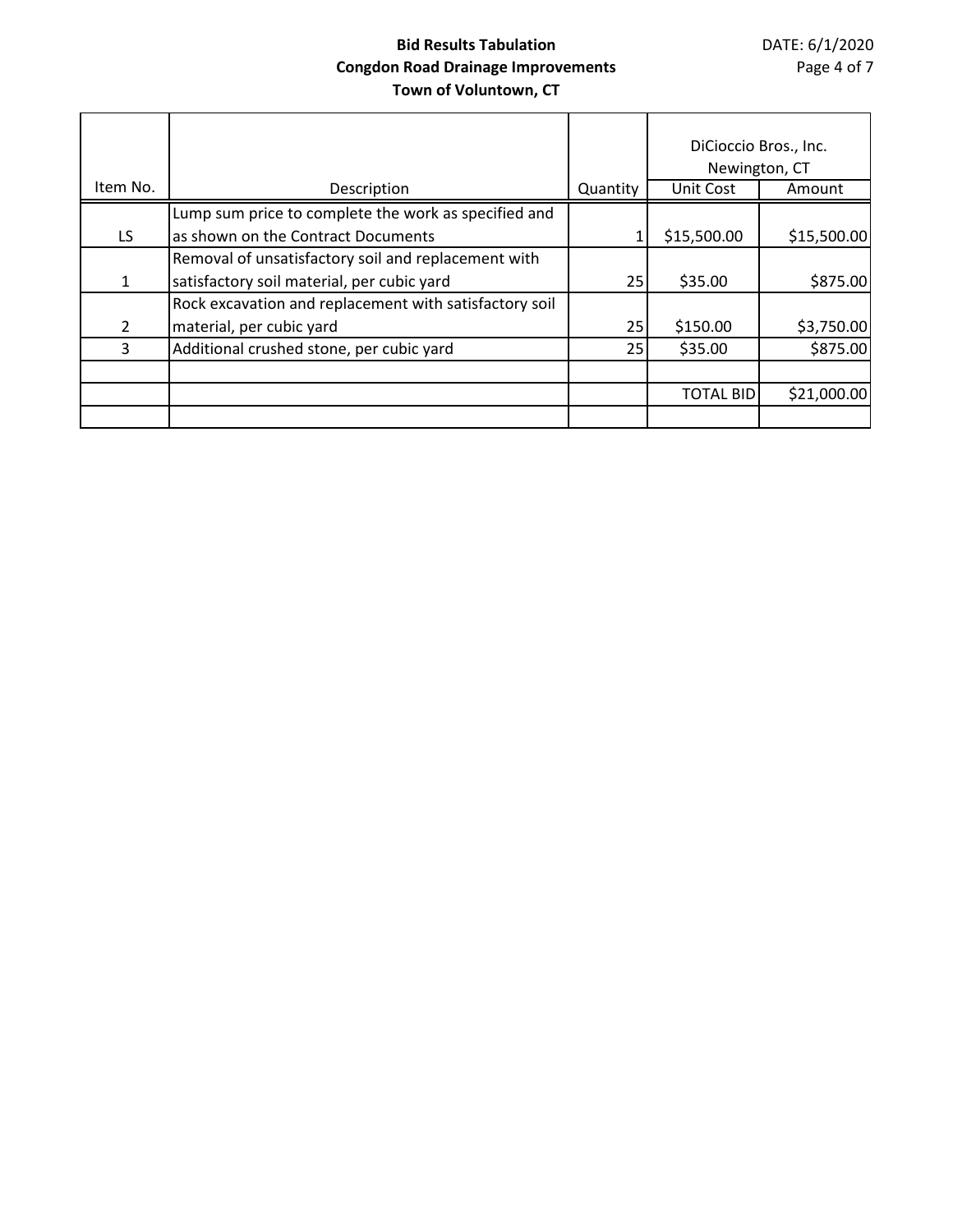|          |                                                        |          | Suchocki & Son, Inc. |             |
|----------|--------------------------------------------------------|----------|----------------------|-------------|
|          |                                                        |          | Preston, CT          |             |
| Item No. | Description                                            | Quantity | Unit Cost            | Amount      |
|          | Lump sum price to complete the work as specified and   |          |                      |             |
| LS.      | as shown on the Contract Documents                     |          | \$18,500.00          | \$18,500.00 |
|          | Removal of unsatisfactory soil and replacement with    |          |                      |             |
| 1        | satisfactory soil material, per cubic yard             | 25       | \$25.00              | \$625.00    |
|          | Rock excavation and replacement with satisfactory soil |          |                      |             |
| 2        | material, per cubic yard                               | 25       | \$50.00              | \$1,250.00  |
| 3        | Additional crushed stone, per cubic yard               | 25       | \$25.00              | \$625.00    |
|          |                                                        |          |                      |             |
|          |                                                        |          | <b>TOTAL BID</b>     | \$21,000.00 |
|          |                                                        |          |                      |             |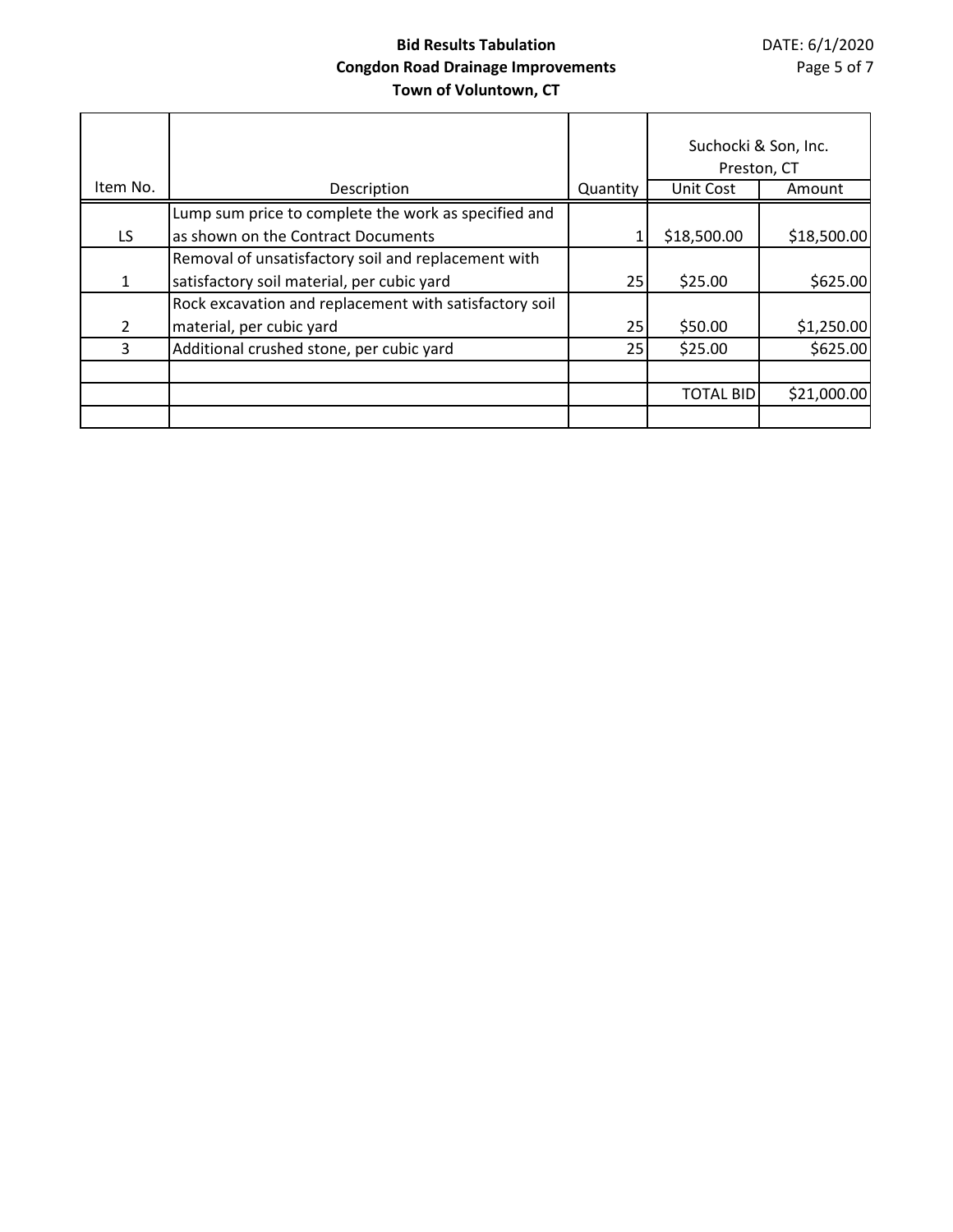|          |                                                        |          | SumCo Eco-Contracting, LLC.<br>Peabody, MA |             |
|----------|--------------------------------------------------------|----------|--------------------------------------------|-------------|
| Item No. | Description                                            | Quantity | Unit Cost                                  | Amount      |
|          | Lump sum price to complete the work as specified and   |          |                                            |             |
| LS.      | as shown on the Contract Documents                     |          | \$44,000.00                                | \$44,000.00 |
|          | Removal of unsatisfactory soil and replacement with    |          |                                            |             |
| 1        | satisfactory soil material, per cubic yard             | 25       | \$20.00                                    | \$500.00    |
|          | Rock excavation and replacement with satisfactory soil |          |                                            |             |
| 2        | material, per cubic yard                               | 25       | \$70.00                                    | \$1,750.00  |
| 3        | Additional crushed stone, per cubic yard               | 25       | \$25.00                                    | \$625.00    |
|          |                                                        |          |                                            |             |
|          |                                                        |          | <b>TOTAL BID</b>                           | \$46,875.00 |
|          |                                                        |          |                                            |             |